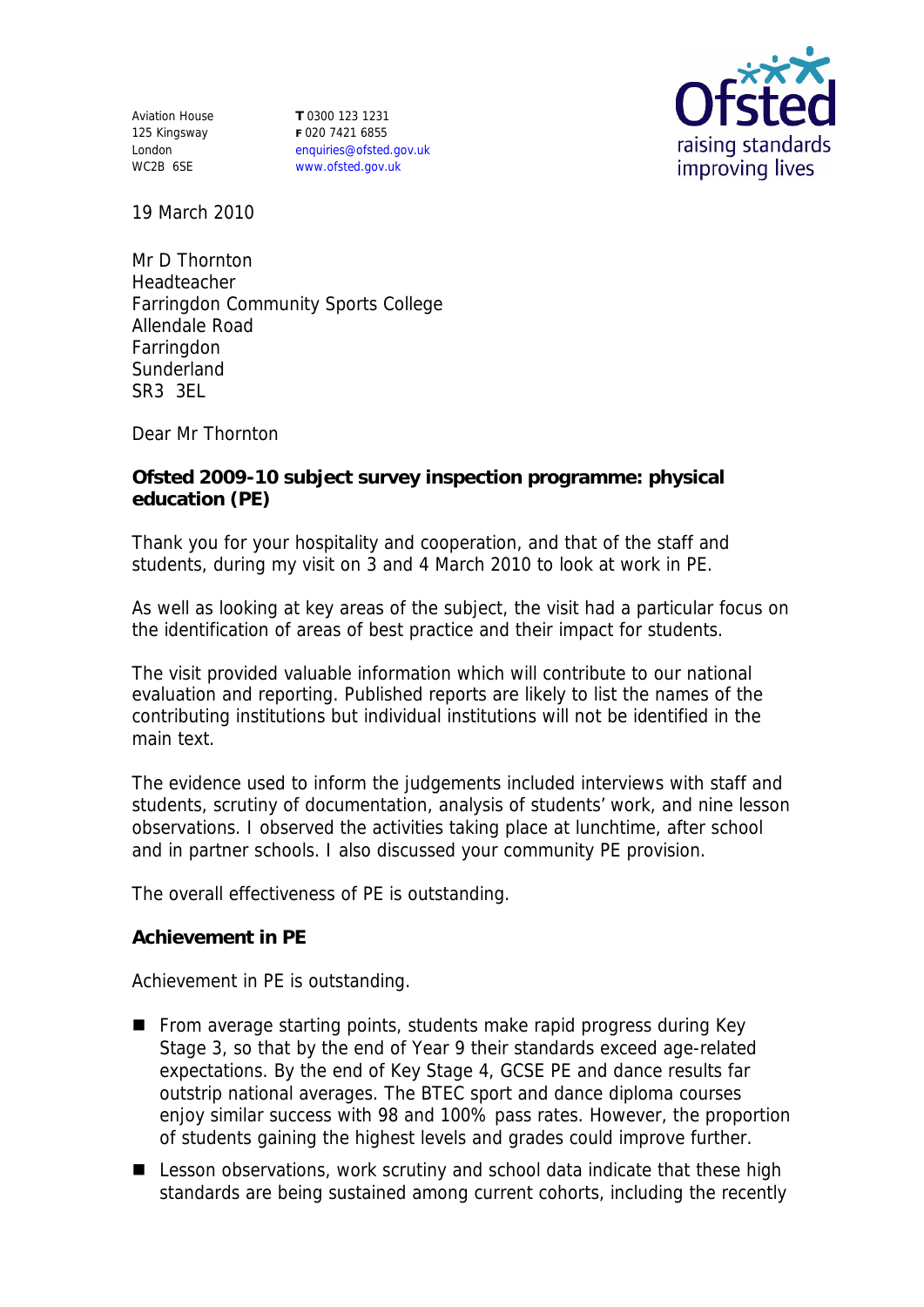introduced Young Apprenticeship in Sports Management, Coaching and Leading. More able Year 9 students are fast-tracked through the BTEC or GCSE courses with equal success. Around 25% of all students passed the BTEC certificate in core lessons. Boys and girls make similar progress. Past students include an Olympic boxer, premiership footballers and international gymnasts.

**PE** is having a significant impact on students' personal development. They thrive in the supportive environment provided and gain considerable confidence and competence from the range of sporting, leadership, team working and problem-solving opportunities. Participation rates are high, as is many students' adoption of healthy lifestyles.

**Features of best practice**

■ Students' excellent attainment of the key concepts in PE is enabling them to reach high standards and acquire first-rate leadership skills.

**Quality of teaching in PE**

The quality of teaching is outstanding.

- Although PE staff have varying levels of experience and are at different stages of their careers, they share a common passion for sport which is infectious and permeates all that they do. Excellent relationships have been fostered with students, who appreciate the high-quality support, advice and guidance staff provide and the long hours they devote on their behalf. In return, they exhibit ambition and superb attitudes to learning.
- Students are engrossed by the fun, challenge and pace of lessons. The most effective teaching expertly facilitates their rapid progress. Staff achieve this by using a range of innovative strategies that allows students to seize the initiative for learning themselves, think and act creatively, and to assess, reflect on and improve their own and other's work.
- Students know how well they are doing and their parents or carers receive regular feedback and consultation opportunities about their progress and attainment. However, the department does not make explicit how their performance relates to national benchmarks or age-related expectations.

**Features of best practice**

■ Lessons consistently focus on acquiring new knowledge, practising and refining existing skills and/or consolidating students' understanding of PE.

**Quality of the curriculum in PE**

The quality of the PE curriculum is outstanding.

■ Students benefit from a broad and balanced curriculum, which provides excellent continuity and progression in their learning. As well as extensive core provision, which takes account of the demands of the new PE National Curriculum, they benefit from a wide range of enrichment activities. They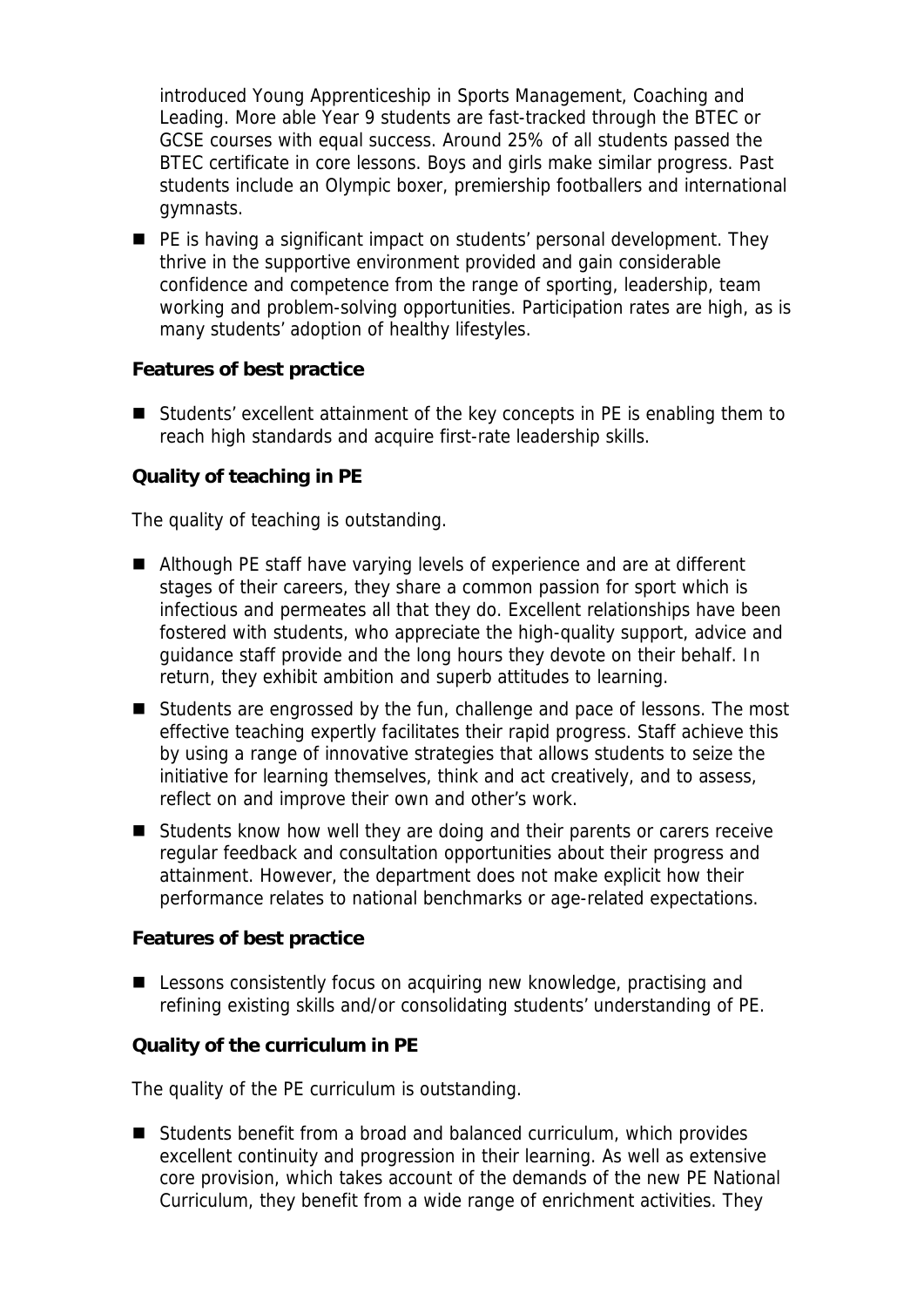are exposed to memorable experiences, such as the Year 9 football tour to Italy, Bollywood dancing and whole-school community PE days. They also enjoy leadership, competitive sport and leisure-based options.

- $\blacksquare$  PE is inclusive and activities, such as cheerleading and mountain biking, have attracted the participation of formerly disinterested students. Strong links with the local sports partnership, Sunderland College and community groups are also fruitful and enrich the curriculum further.
- PE facilities, including an on-site swimming pool, support curriculum delivery well.

**Features of best practice**

■ Students select pathways of learning including traditionally academic, leadership, games and work-related learning strands. Importantly, they gain a range of accreditation to accompany their enhanced knowledge, understanding and skills, which support their next step to either work and/or further study.

**Effectiveness of leadership and management in PE**

The effectiveness of leadership and management in PE is outstanding overall.

- The leadership team is ambitious, pro-active and reflective. Careful and strategic planning, implementation and refinement of practice have led to high-quality provision, which is clearly generating excellent academic and social outcomes for students. Their good rapport allows them to work together very effectively, making best use of their complementary skills.
- The impact of the specialism cannot be overstated. Aspects of best practice in PE are shared across the school and it enjoys a very high profile.
- Self-evaluation is accurate. Improvement planning is meticulous and very well informed, drawing on the latest developments in the PE sector.
- Capacity for sustained improvement is good, given the department's strong track record of raising the quality of provision and outcomes for students.

**Features of best practice**

Rigorous assessment, target-setting, monitoring and intervention facilitate high attainment and accelerated progress among students.

**Areas for improvement, which we discussed, include:**

- ensuring more students reach the highest levels and grades
- informing parents and carers how their children's performance relates to national benchmarks and/or age-related expectations.

I hope these observations are useful as you continue to develop PE in the school.